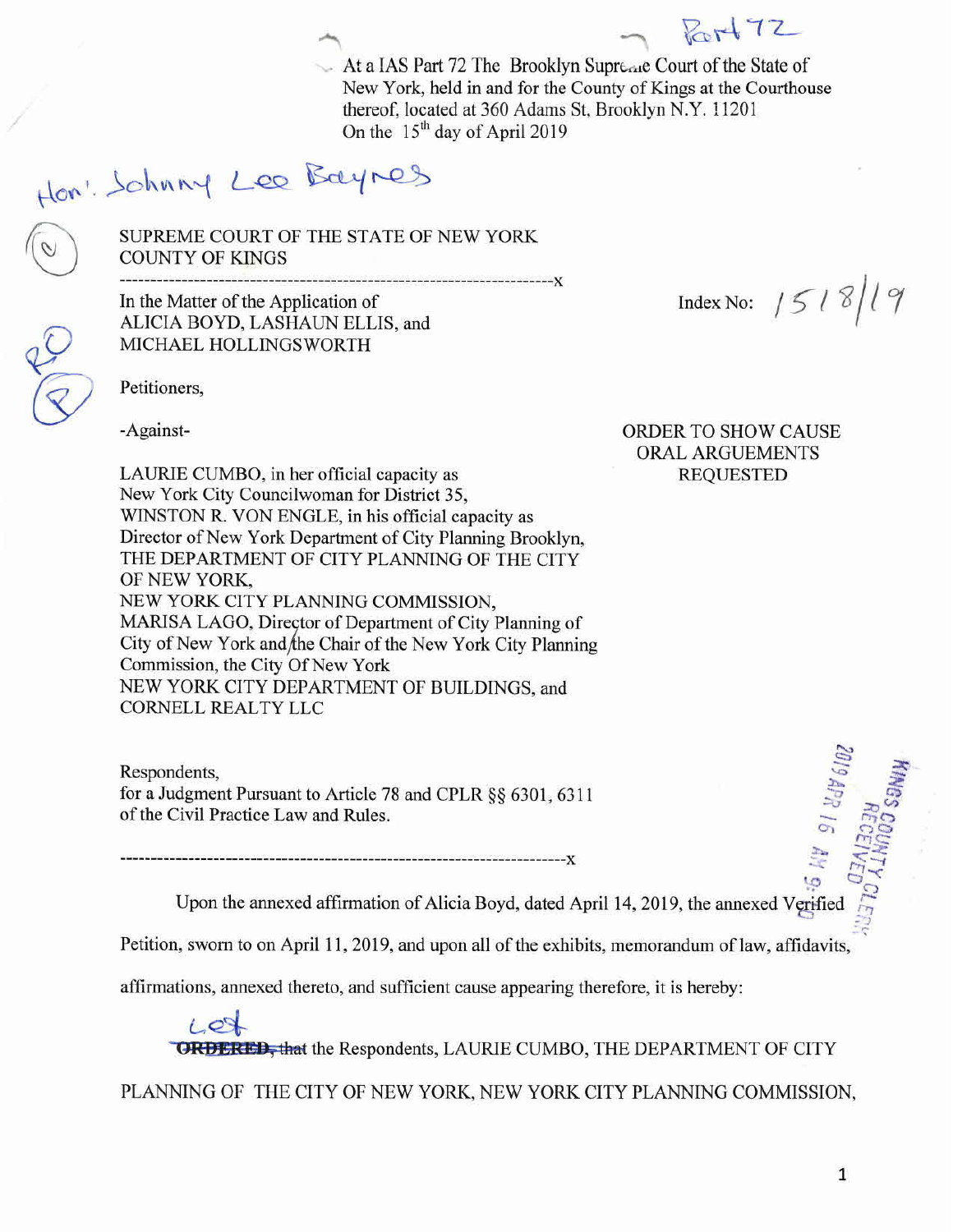NEW YORK CITY DEPARTMENT OF BUILDINGS, WINSTON VON ENGLE, MARISA LAGO, and CORNELL REALTY show cause before Brooklyn Supreme Court of the State of New  $PartI$ York, held in and for the County of Kings at the Courthouse thereof, located at 360 Adams St, Rm.  $456$  point  $N_{V}$   $12010 + 254$  May  $5\frac{1}{3}$ , Brooklyn N.Y. 11201 On the  $\frac{1}{3}$  day of April 2019, at 10:00 am in the morning, or as soon thereafter as counsel may be heard, why an order should not be entered, pursuant to Article 78 of the CPLR and CPLR §§ 3001,6301 and 6311

"""" "-

1. Preliminarily enjoining, restraining and precluding Respondents, their agents, officers, employees, and/or licensees from: taking any action whatsoever in furtherance of the commencement of construction on Blocks 1188, lots 35, 44, 53, 54, 55, 56, and 58; Blocks 1189, lots 31 and 60; Block 1190 lots 26, 28, 46, 48, 29, 45, and 50, including, but not limited to, permitting, authorizing, conducting or continuing any construction work at the sites Block 1188: Lots 53, 54, 55, 58 and Block 1190: Lots 28,29,45,46,48 and 50, based upon City Council approval of the Franklin Ave Rezoning, ULURP Nos l80347ZMK and N180348ZRK; and

2. Enjoining Respondent DCP from sending to Respondent DOB approval letters related to passing of the Franklin Ave Rezoning based upon it purported "Negative Declaration" and

3. Enjoining Respondent DOB from issuing the building permits that would facilitate the development of the proposed buildings in connection with the rezoned areas approved by the City Council on December 20,2018; and

4. Awarding Petitioners such other and further relief as this Court deems just and proper.

## **TEMPORARY RELIEF PENDING HEARING**

**IT IS FURTHER ORDERED** that, pending the hearing, and any further date as directed by the Court, as well as the determination on the application brought on by this Order to Show Cause. Respondents, as well as their agents, officers, employees, and/or licensees, and all persons acting in concert with same, or under their direction and control, are hereby enjoined, restrained and